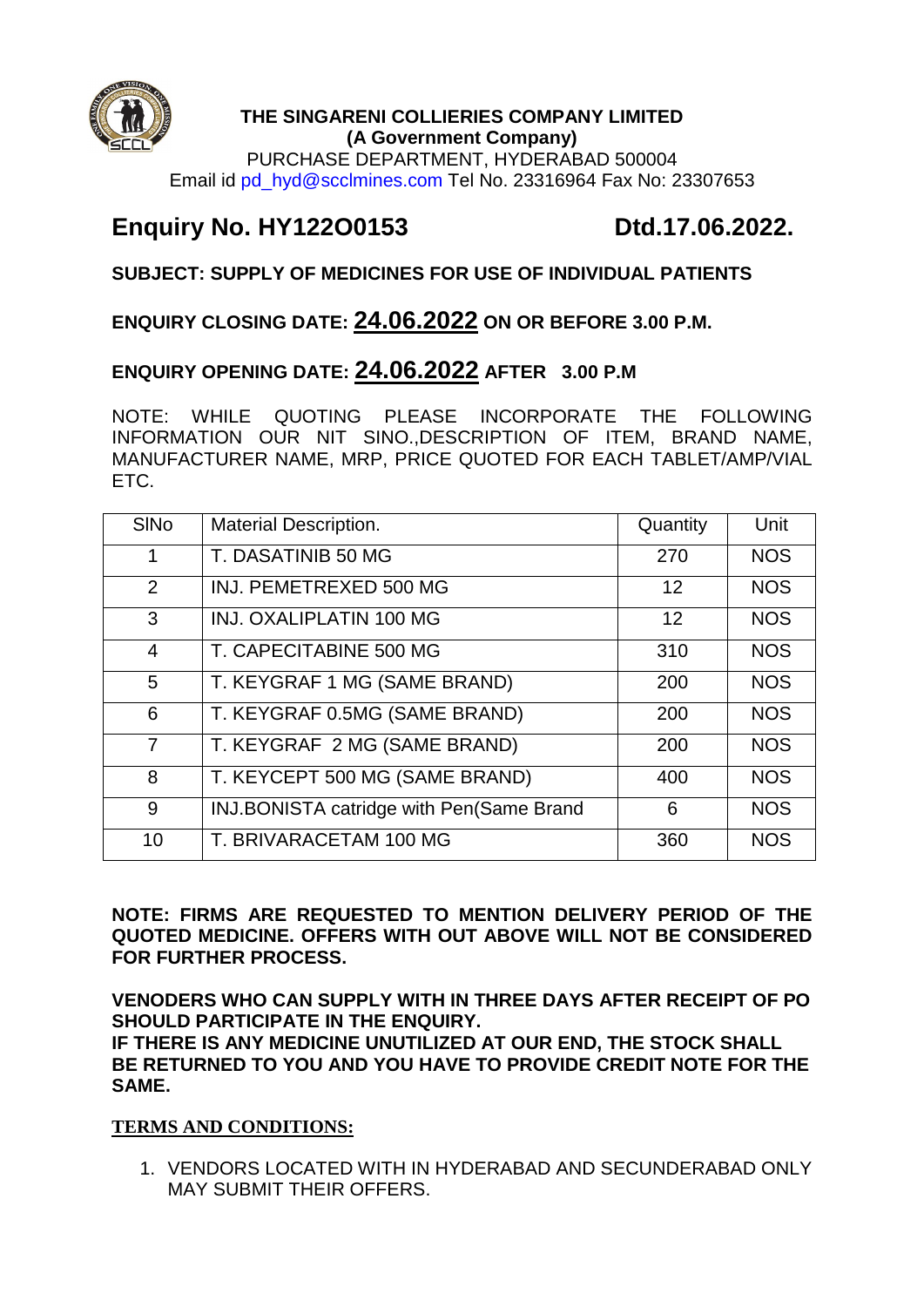- 2. THE ITEMS SHOULD HAVE MINIMUM 80% OF ITS TOTAL SHELF- LIFE FROM THE DATE OF SUPPLY. OFFER VALIDITY MUST BE THREE MONTHS. THOSE WHO OFFER LESS PERIOD WILL BE DISQUALIFIED.
- 3. APPLICABLE GST AND HSN CODE SHOULD BE MENTIONED AGAINST EACH ITEM.
- 4. QUOTATIONS SHOULD BE SUBMITTED IN THE FOLLOWING PROFORMA ONLY, FAILING WHICH THE OFFER WILL NOT BE CONSIDERED.

| <b>OUR NIT</b><br>SI.NO | <b>DESCRIPTION</b><br><b>OF ITEM</b> | <b>BRAND</b><br><b>NAME</b> | <b>MFG</b><br><b>NAME</b> | <b>MRP</b> | <b>PRICE QUOTED FOR</b><br><b>EACH TAB/AMP/VIAL</b> | <b>GST</b> |
|-------------------------|--------------------------------------|-----------------------------|---------------------------|------------|-----------------------------------------------------|------------|
|                         |                                      |                             |                           |            |                                                     |            |

- 5. THE ITEMS WHICH ARE MENTIONED UNDER SAME MAKE CLAUSE ARE CONSIDERED BASING UPON THE OVER ALL L-1 PRICE.
- 6. FEW FIRMS ARE NOT SUPPLYING ITEMS/MATERIALS AS PER ORDER TERMS AND CONDITIONS.THEIR OFFERS WILL NOT BE CONSIDERED.
- 7. **Offers are invited from vendors located in Hyderabad/Secunderabad vendors only will be considered.**
- 8. **OFFER VALIDITY:** Bidder shall keep the offer valid for a period of 4 months from the date of opening of the tenders. The offer with less validity period than stipulated is liable for rejection.
- 9. **GST (GOODS AND SERVICE TAX) registration certificate to be submitted along with material HSN/SAC CODE. The applicability of GST & other taxes, if any, in % shall be clearly mentioned an extra.**
- 10.**The bidders offered without any GST & other taxes, their landed cost will be arrived by taking maximum GST% quoted by other bidders.**
- 11.**The bidders offered without any Transportation Charges but mention Ex-Works or Hyderabad office, their landed cost will be arrived by taking maximum Transportation charges quoted by other bidders**

#### **A) GENERAL TERMS AND CONDITIONS**

- a. Validity, delivery period, GST, Warranty / Guarantee to be mentioned.
- b. Tenders received after stipulated time and date will not be considered For whatsoever reasons thereof.
- c. Quotation must be on a paper identifying the firm with telephone number etc. They should be clear and free from corrections and erasing.
- d. Rate quoted by you should be valid for 120 days from the date of opening of tenders and no revision of rates will be permitted during the above period.
- e. Rate should be quoted as per the sizes / units / makes / brands asked for otherwise such offers will not be considered.
- f. The quantity shown in the enquiry is not firm and fixed. It may be increased /decreased.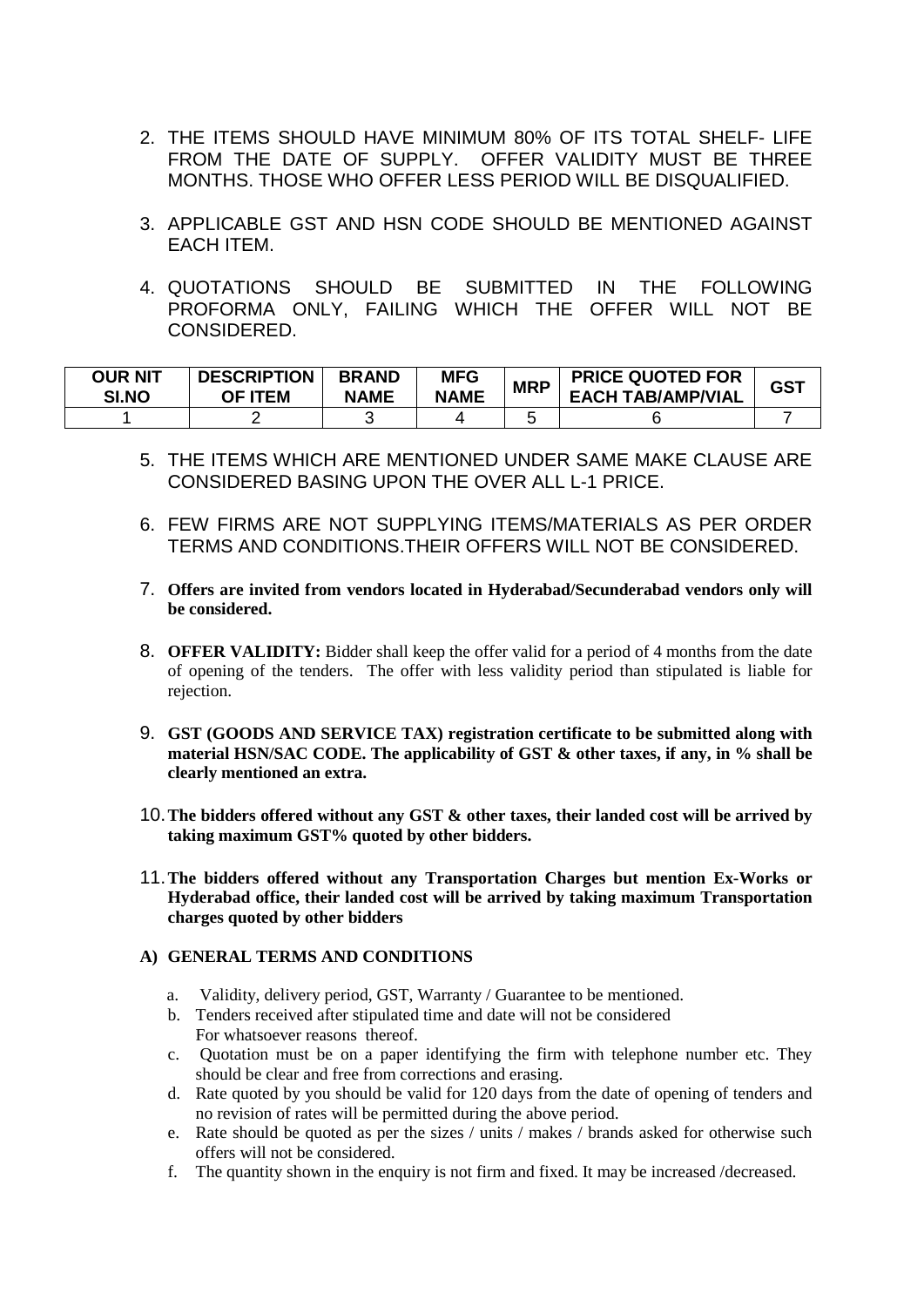- g. The material is to be supplied as per the tender enquiry and should be delivered at OC stores, Manuguru and no transportation charges will be paid separately unless it is mentioned in the offer clearly. Mention whether the offer is Ex-showroom, Ex-work or delivery at our office, Hyderabad.
- h. Samples of the items should be submitted in case, they are asked for in the enquiry
- i. Those who are having ready stocks, capable of supply of material as per the enquiry within the stipulated time only need to forward their offer.
- j. M/s SCCL deserves the right to reject any/all the tender (s) or accept any offer or part thereof without giving any reasons. Its decision in this matter will be final and binding on all the tender/(s).
- k. Sealed tenders can be dropped in the tender box in the Company Purchase Office at Hyderabad or can be sent by post / courier before the due date and time. Fax quotations are not accepted
- l. M/s SCCL will not, in any way, be responsible for any postal delay.
- m. Separate cover may be used for each quotation. Quotations of different enquiries put in single cover will not be considered.
- n. Payment will be made within 30 days after receipt of material at OC stores, Manuguru & Certification from In charge OC stores, MNG. YOU HAVE TO SUBMIT YOUR BANK DETAILS FOR RTGS/ONLINE PAYMENTS

## **Tax retention clause:**

The supplier shall upload his Tax Invoice in the GSTN as per the provisions of the GST Act i.e., by 10th of the month subsequent to the month in which "Time of Supply" arises.

In respect of orders where the entire order quantity is executed in phased manner through multiple invoices or where staggered payment is made, if the "Tax Invoice" is not uploaded within the time limits prescribed under GST Act, the tax amount will be withheld from the payment made against subsequent Invoice till such time the invoice is uploaded. The final payment is subject to compliance of all formalities under GST by the supplier.

- B) Materials or Items to be supplied within 30 days after placement of order.
- C) Firms are requested to submit offers with sufficient knowledge of enquired items. If any doubt regarding enquired item, please ask before submitting offers only.
- **D) From 01.11.2020 onwards all the vendors whose turnover is more than Rs.500 Crores or above in the financial years 2019-2020 & 2020-2021 & 2021-22 have to submit e-invoice with QR code printed on it. If the turnover is less than Rs.500 Crores than the firm has to declare that we are exempted from e-invoicing requirement. Therefore, the said einvoicing provisions are not applicable to our company. Towards this, the firm is required to submit undertaking detailed in "ANNEXURE" along with Invoice. BILLS WILL NOT BE ACCEPTED WITHOUT e-INVOICING IF THE AGGREGATE TURNOVER IN ANY OF THE THREE FINANCIAL YEARS 2019-2020 , 2020-2021 & 2021-2022 EXCEEDS Rs.500 CRORES.**